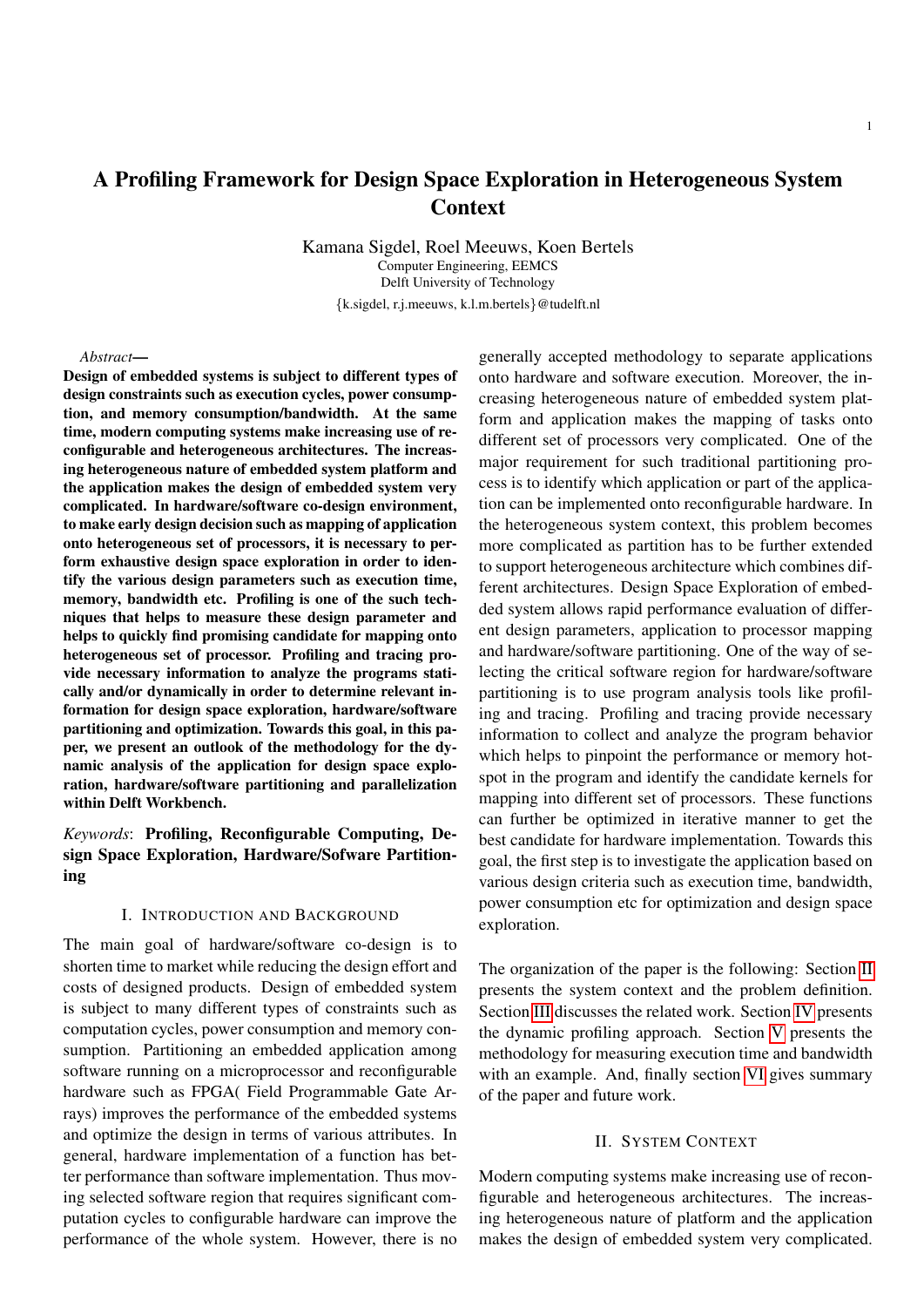Due to its heterogeneous nature, the traditional design methodologies are not sufficiently suited for these emerging systems and developers need in-depth knowledge of both hardware and software in order to create an effective design of such system. In hardware/software co-design environment, to make early design decision, it is necessary to perform exhaustive design space exploration (DSE). DSE demands an exploration of a huge design space in a short period of time. For this it is essential to prune the design space using fast methods, which further can be refined precisely to a reduced design space. For making such early design decisions, it is very essential to identify the various design parameters such as execution time, memory, bandwidth etc. The measurement of these parameters can help reduce the design space exploration by determining whether kernels can be implemented efficiently on hardware. Profiling is one of the such techniques to measure these design parameter to quickly find promising candidate for mapping onto heterogeneous set of processors and thereby reduce the points in the design space that needs to be explored. The Delft Workbench [\[1\]](#page-4-1) addresses optimal and rapid design of embedded systems from high-level descriptions, targeting a heterogeneous platform with combination of embedded processors, digital signal processing, reconfigurable hardware etc. The Delft Work Bench research project also supports developers during DSE phase.

The Delft Work Bench uses profiling and cost estimation techniques for design space exploration, hardware/software partitining and optimization. In Delft Work Bench context, we analyze the program statically and dynamically in order to determine relevant profiling information[\[2\]](#page-4-2). The dynamic analysis captures the dynamic behavior of the application and provides the measure of various design parameter such as execution time, bandwidth utilization, while with static analysis we make early estimates of hardware utilization, such as area, delay and bandwidth. This information provides necessary information on deciding which kernels to map onto hardware. In heterogeneous context, these information provides vital information for which kernels can be mapped onto particular processor set. Within this context, in this paper, we present a methodology for the dynamic analysis of the application for design space exploration, hardware/software partitioning and parallelization within Delft Workbench.

# III. RELATED WORK

<span id="page-1-0"></span>The goal of profiling is to analyze the program statically and/or dynamically in order to determine relevant information for design exploration, hardware/software partitioning and parallelization. Multiple profiling techniques are de-

veloped to analyze the input application behavior for different criteria such as performance, memory, power consumption etc.

The static code analysis performs the analysis of the source code without actually executing programs while dynamic analysis performs the analysis during program execution. Static analysis is less accurate than dynamic profiling as it is based on estimation of branch prediction execution, while dynamic profiling is slow and requires programmer intervention. For runtime profiling, the most common methods are code instrumentation [\[3\]](#page-4-3)[\[4\]](#page-4-4), sampling [\[5\]](#page-4-5)[\[6\]](#page-4-6),[6], or hardware profiling [\[7\]](#page-5-0) [\[8\]](#page-5-1), [\[9\]](#page-5-2) and [\[10\]](#page-5-3). Instrumentation gives precise information than sampling while they have several overhead associated and results obtained may be skewed by inserted hooks. Sampling works with unmodified code but needs enough samples to be accurate. Researches have proposed several algorithms for program profiling and tracing such as basic block profiling, control flow - edge and path profiling [\[11\]](#page-5-4)[\[12\]](#page-5-5)[\[13\]](#page-5-6), value profiling [\[14\]](#page-5-7) etc at the same time there are various profiling tools those use these algorithm. Each of these tools has its own advantages and disadvantages in terms of speed, accuracy and overhead. Based on the requirement of the application to be profiled, it is necessary to modify these tools and make tradeoff between the offered criteria.

In Delft Work Bench, we combine both static and dynamic approaches to develop an efficient profiling tool in terms of accuracy and speed for hardware/software partitioning. During the profiling phase, relevant execution and data storage information is collected. In addition, preliminary estimations of the hardware and the software costs of the application's kernels are performed.The static estimation for Delft Work Bench is measured with a quantitative model and presented in the paper [\[15\]](#page-5-8).

## IV. DYNAMIC PROFILING

<span id="page-1-1"></span>The usual goal of dynamic code analysis is to determine which parts of a program should be optimized for speed or memory usage. Dynamic profiling is a performance analysis technique that measures the behavior of a program as it runs, particularly measuring the frequency and duration of function calls. The output is a stream of recorded events (a trace) or a statistical summary of the events observed (a profile). Dynamic profiling involves obtaining the execution time, memory usage etc of the program basically within the software code level (at function level, statement level or loop level) and analyzing them to get an idea of where the processor is spending most of its time or where program is using most of the bandwidth. Dynamic analysis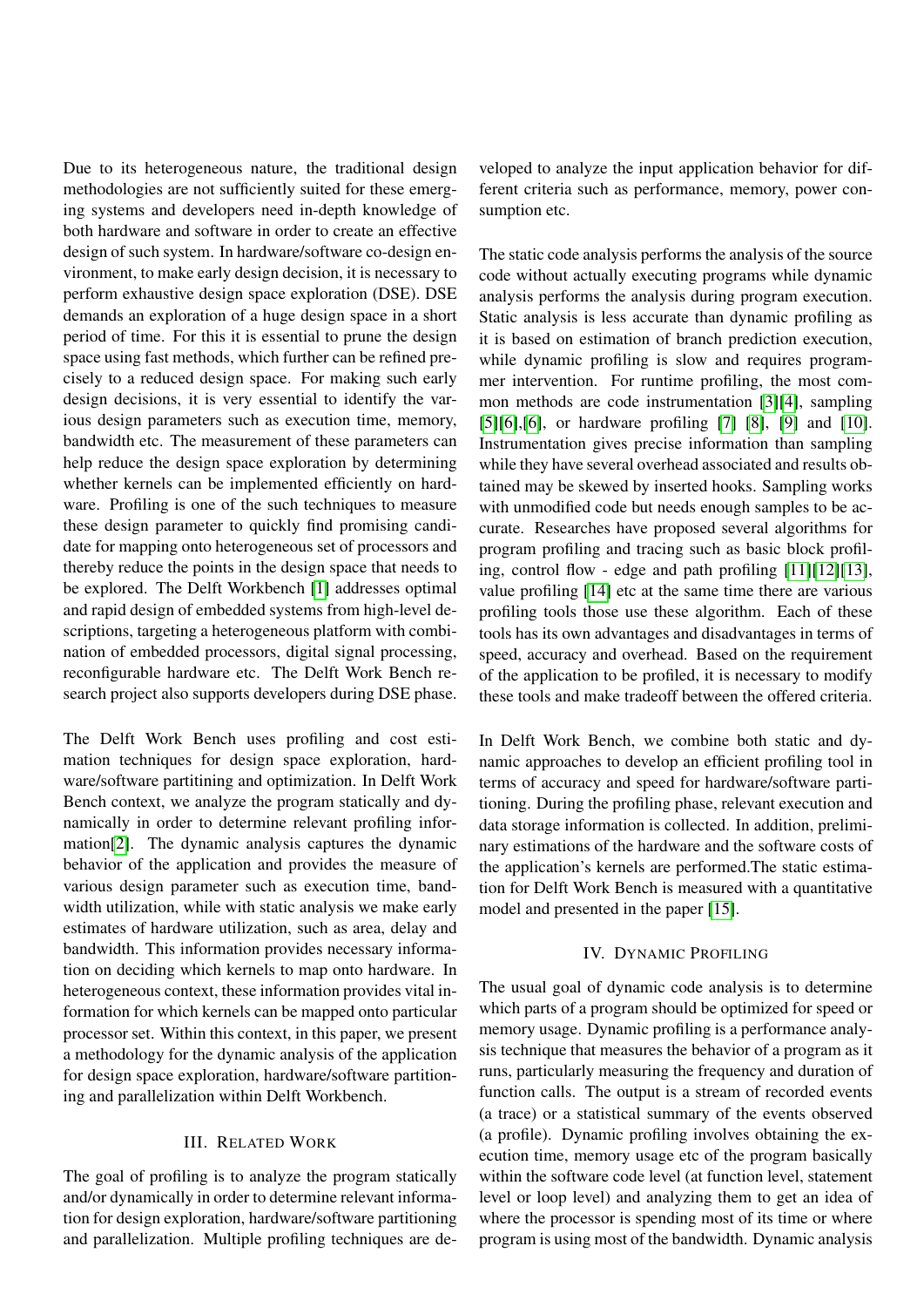is performed with executing programs. This investigates the program's behavior using information gathered as the program runs.

The dynamic analysis captures the dynamic behavior of the application and provides the measure of various design parameter such as computation requirement and bandwidth requirement of the systems. In heterogeneous context, for making early design decision such as mapping of tasks or set of tasks onto multiple set of processors, it is also essential to know these parameter. Towards this goal, the first step is to measure computation requirement and the communication requirement of the application. The computation requirement is a measure of number of CPU cycles required to execute a particular task. And, the communication requirements is the measure of the amount of data that is transferred between different tasks.

# V. METHODOLOGY

<span id="page-2-0"></span>The increasing heterogeneous nature of platform and the application makes the design of embedded system very complicated. For making early design decisions such as mapping of application into heterogeneous set of processors and hardware/software partitioning, it is very essential to identify the various design parameters such as execution time, memory, bandwidth etc. To measure such design parameters, it is necessary to capture the dynamic behavior of the system at run time in order to know the dependency between the tasks and the resources used by these tasks in the system. We want to use task graph for representing the dynamic behavior of the program in order to measure such parameters of the application. For this we want to represent the application as network of interconnected tasks where nodes in the graph represents the tasks and the interaction between these tasks are represented by the edges in the graph.

The application can be represented by a graph  $G = (V, E)$ where vertex V represents the tasks and the edge E represents the communication between tasks. Tasks can contain one or more functional blocks (such as blocks or loops). A task in the graph communicates with other task passing data through the communication channel between them. All the vertexes and edges are given some weighted value. This value is the measured value of the execution time of the task and the channel bandwidth between the tasks. For example in figure 1, parameters a, b, c, d, e represents the execution time of each tasks A, B, C, D and E respectively and parameters x, y, z, u, v, w represents the data transfer between the tasks. We call this graph a weighted task graph.



WEIGHTED TASK GRAPH

There are two types of requirements of the application communication and computation. The communication requirements is the measure of the amount of data that is transferred between two tasks. The computation requirement is a measure of number of CPU cycles required to execute a task. In very simple form, the problem of mapping of tasks into heterogeneous set of processors can be expressed as a function in terms of communication and computation requirement of the application. If  $F(x)$  is the mapping function then it can be represented as

$$
F(x) = f(x), g(x)
$$

where  $f(x)$  represents the computation time of the tasks and  $g(x)$  represents the data transfer between two tasks. The obvious goal is to gain the maximum execution time and to minimize bandwidth between different tasks. If two tasks are mapped to different processors we want to minimize the communication between those tasks and similarly if there is a significant communication between two tasks we want to map them to same processor. We call the tasks tightly coupled if two tasks have considerable amount of data transfer between them. And, tasks are loosely coupled if there is less communication between them.

## *A. Measuring Computation Time*

As a first design parameter for system design, we want to measure the execution time of the tasks. The computation time is the time taken to execute a task. It can be represented as a time in second or percentage of execution time. There are various techniques available that can be used to measure the execution time of the tasks.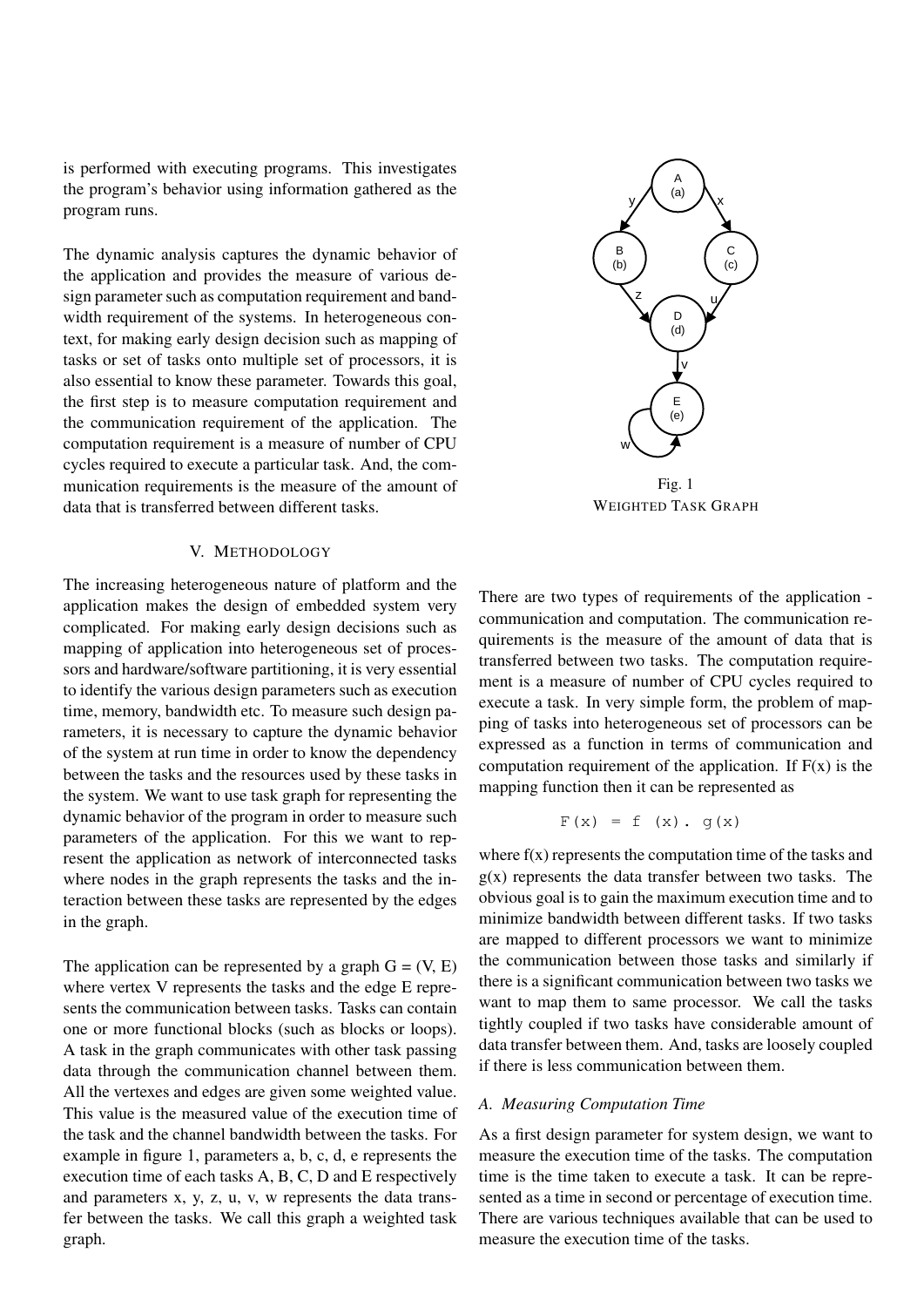# *B. Measuring Bandwidth*

Another important parameter for system design in bandwidth. For measuring bandwidth, we want to measure the memory dependencies between different task and the amount of data transfer between them. Sharing of data involves communication, if there is sharing of data between two tasks then there is some some kind of sequential communication or sequential data transfer between these tasks. So as a first step of measuring bandwidth between two task, we want to know the dependency between two tasks. Knowing the dependency between the tasks, we can measure the data transfer between these tasks.

At the first step toward measuring data transfer between different tasks we want to distinguish separate tasks of the applications. The granularity of the task can be at function level or part of a function. At second step we want to know what data structures communicate data from one task to another and what structures are private to a task. We want to record the memory trace for every task of the application. The traces for a data structure can be grouped together to a logical address. We record the trace of all the task that accesses same logical address.

There are two different kinds of task events: memory read and memory write. For each instance of time for all the data structure, we record each event when there is a memory read and memory write in a table like structure. The table contains the task which writes to the address and how many bytes is written similarly which task reads the data and how many bytes are read. With this information, we create a tuple (Tw, Tr, Bytes) where Tw is the task which writes data, Tr is the task which reads data and Bytes is the number of bytes/bits read or written to certain logical address. This information can be used to construct weighted task graph. The weighted task graph in figure 3 is constructed from the tuples in table [I.](#page-3-0)

In this case, we assume every node produces or consume tokens. We ignore the inter node communication and we just consider there is communication between two nodes only. In more formal way, we can measure this communication data in matrix like form. The cell  $(i,j)$  of the matrix represents the amount of data produced or consumed by node i with node j. If node i produces the data then it is represented by positive number while if the node consumes data from another node then it is represented by negative number. If there is no relation between two nodes then the value is zero. If a node has a connection to itself (self loop) then we assume the data produced by the node is consumed by the same node so we represent it just as a positive number. The matrix representation example for the given graph is in figure 2.



Fig. 2 MATRIX REPRESENTATION

| Write          | Read           | No.<br>οf      | Tuple       |
|----------------|----------------|----------------|-------------|
|                |                | Tokens         |             |
| T1             | T1             | 1              |             |
| T1             | T1             | $\overline{2}$ | (T1, T1, 3) |
| T1             | T2             | $\overline{2}$ |             |
| T1             | T2             | 1              | (T1, T2, 3) |
| T2             | T <sub>4</sub> | 1              | (T2, T4, 1) |
| T2             | <b>T5</b>      | 1              |             |
| T <sub>2</sub> | T5             | 2              | (T2, T5, 3) |
| T1             | T3             | $\overline{2}$ |             |
| T1             | T3             | $\overline{2}$ | (T1, T3, 4) |
| T <sub>3</sub> | T4             | $\overline{2}$ | (T3, T4, 2) |
| T <sub>3</sub> | T <sub>5</sub> | $\overline{2}$ | (T3, T5, 2) |
| T4             | T <sub>5</sub> |                | (T4, T5, 1) |

<span id="page-3-0"></span>TABLE I EXAMPLE TRACE OF THE MEMORY ACCESS

Using this weighted task graph we quantify the dynamic behavior of the system measuring various parameters such as,

• Task Run Graph - This gives the timeline at what instances of time which tasks is actively running. This will capture the dynamic behavior of the task in the system.

• Bandwidth Utilization - This gives the timeline at what instance of time which communication channel is occupied and how much bandwidth is used.

The bandwidth utilization of the system gives the minimum/maximum bandwidth gain of requirement of the system when particular set of tasks are mapped onto particular processor. Similarly, knowing the dependency between the tasks and the resource(in this example bandwidth) used by these tasks, we can pipeline/parallelize these tasks for faster execution. For instance at time Ts if there is sufficient bandwidth available, we can create multiple instances of the tasks and execute them simultaneously in multi-threaded way in order to make the execution faster.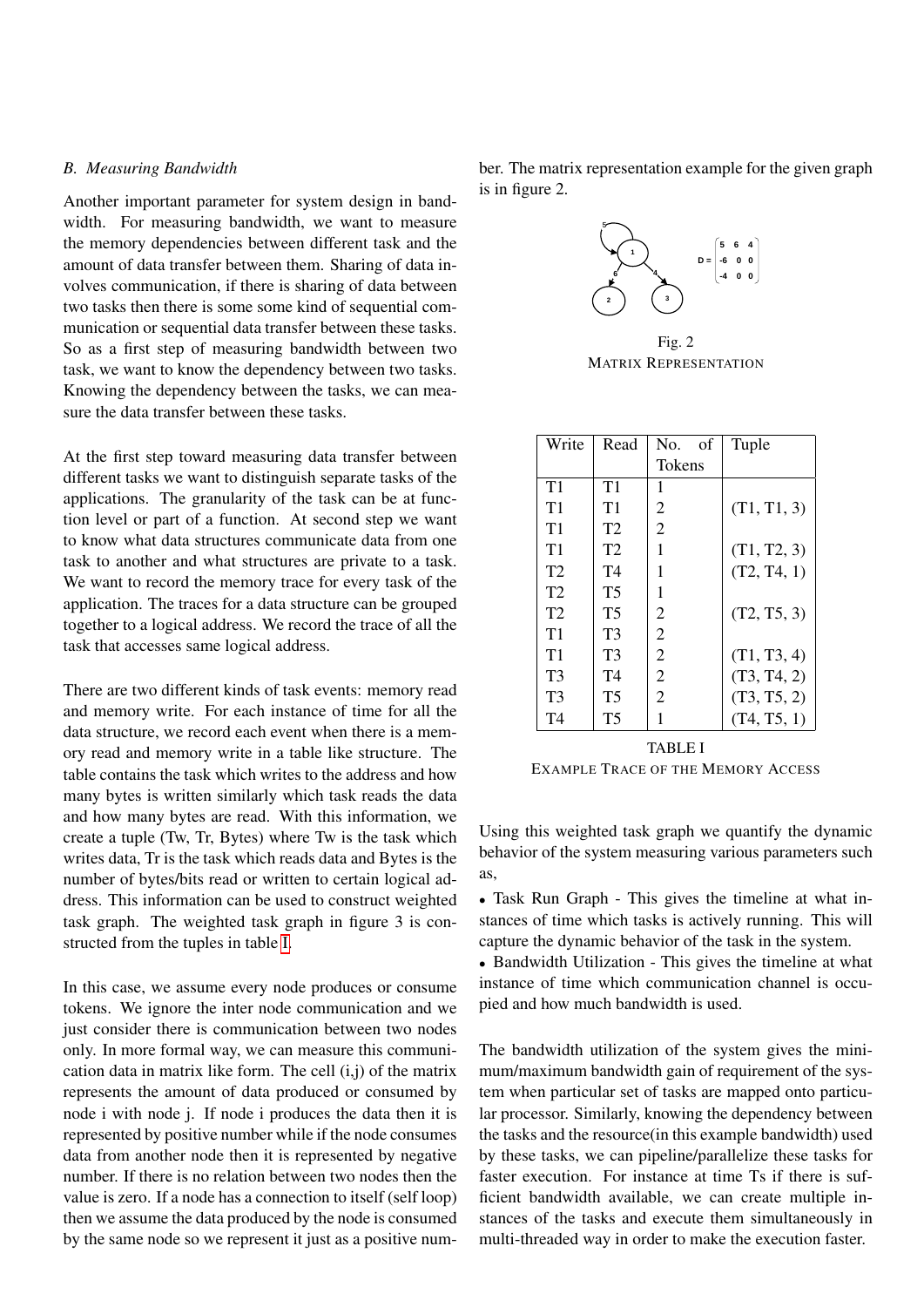

Fig. 3 WEIGHTED GRAPH CONSTRUCTED FROM THE TUPLES IN TABLE [I](#page-3-0)



## *C. Example*

The figure 4 gives the example weighted graph for part of MPEG2 application. In the figure the hot-spots are highlighted within a circle. The example shows both the measure of percentage of computation time of each tasks and data transfer between them. Based on the measured value of percentage of computation time a and the number of byte transferred between the tasks, the application can be mapped onto one or more processors. For instance, in order to optimize the bandwidth and reduce inter task communication fullsearch and dist1 can be mapped onto the same processor. There is a significant data transfer between fullsearch and dist1 and these tasks are tightly coupled. In heterogeneous context, in order to reduce the inter process communication, the tightly coupled tasks should be mapped onto same processors. Similarly, fdct, transform and sub\_pred can be mapped to the same processors.

## VI. SUMMARY AND FUTURE RESEARCH

<span id="page-4-0"></span>Modern computing systems make increasing use of reconfigurable and heterogeneous architectures. In heterogeneous environment, for making early design decisions such as mapping of application into heterogeneous set of processors and hardware/software partitioning, it is very essential to identify the various design parameters such as execution time, memory, bandwidth etc. Profiling is one of the such techniques to measure these design parameter to quickly find promising candidate for mapping onto heterogeneous set of processors and provide relevant information for design space exploration. Towards this goal, in this paper we presented the methodology for dynamic analysis of the application for design space exploration,

Fig. 4 EXAMPLE WEIGHTED GRAPH OF MPEG2 WITH HOT-SPOT HIGHLIGHTED

hardware/software partitioning and parallelization within Delft Workbench. The technique presented in the paper expresses the dynamic behavior of the application in terms of weighted task graphs and measures a application specific design parameter such as execution time and bandwidth via a dynamic profiling mechanism. In this paper we presented the outlook of the profiling method with example data, in future this methodology will be implemented within Delft Work Bench framework and real parameters will be measured.

## **REFERENCES**

- <span id="page-4-1"></span>[1] "Delft workbench," Online: http://ce.et.tudelft.nl/DWB/.
- <span id="page-4-2"></span>[2] K. Bertels, G. Kuzmanov, E. M. Panainte, G. N. Gaydadjiev, Y. D. Yankova, V. Sima, K. Sigdel, R. J. Meeuws, and S. Vassiliadis, "Profiling, compilation, and hdl generation within the hartes project," in *FPGAs and Reconfigurable Systems: Adaptive Heterogeneous Systems-on-Chip and European Dimensions (DATE 07 Workshop)*, April 2007, pp. 53–62.
- <span id="page-4-3"></span>[3] A. Srivastava and A. Eustace, "Atom: a system for building customized program analysis tools," *SIGPLAN Not.*, vol. 39, no. 4, pp. 528–539, 2004.
- <span id="page-4-4"></span>[4] "http://valgrind.org/."
- <span id="page-4-5"></span>[5] S. L. Graham, P. B. Kessler, and M. K. McKusick, "gprof: a call graph execution profiler," in *SIGPLAN Symposium on Compiler Construction*, 1982, pp. 120–126.
- <span id="page-4-6"></span>[6] D. W. Wall, "Systems for late code modification," in *Code Generation - Concepts, Tools, Techniques*, R. Giegerich and S. L. Graham, Eds. Springer-Verlag, 1992, pp. 275–293.